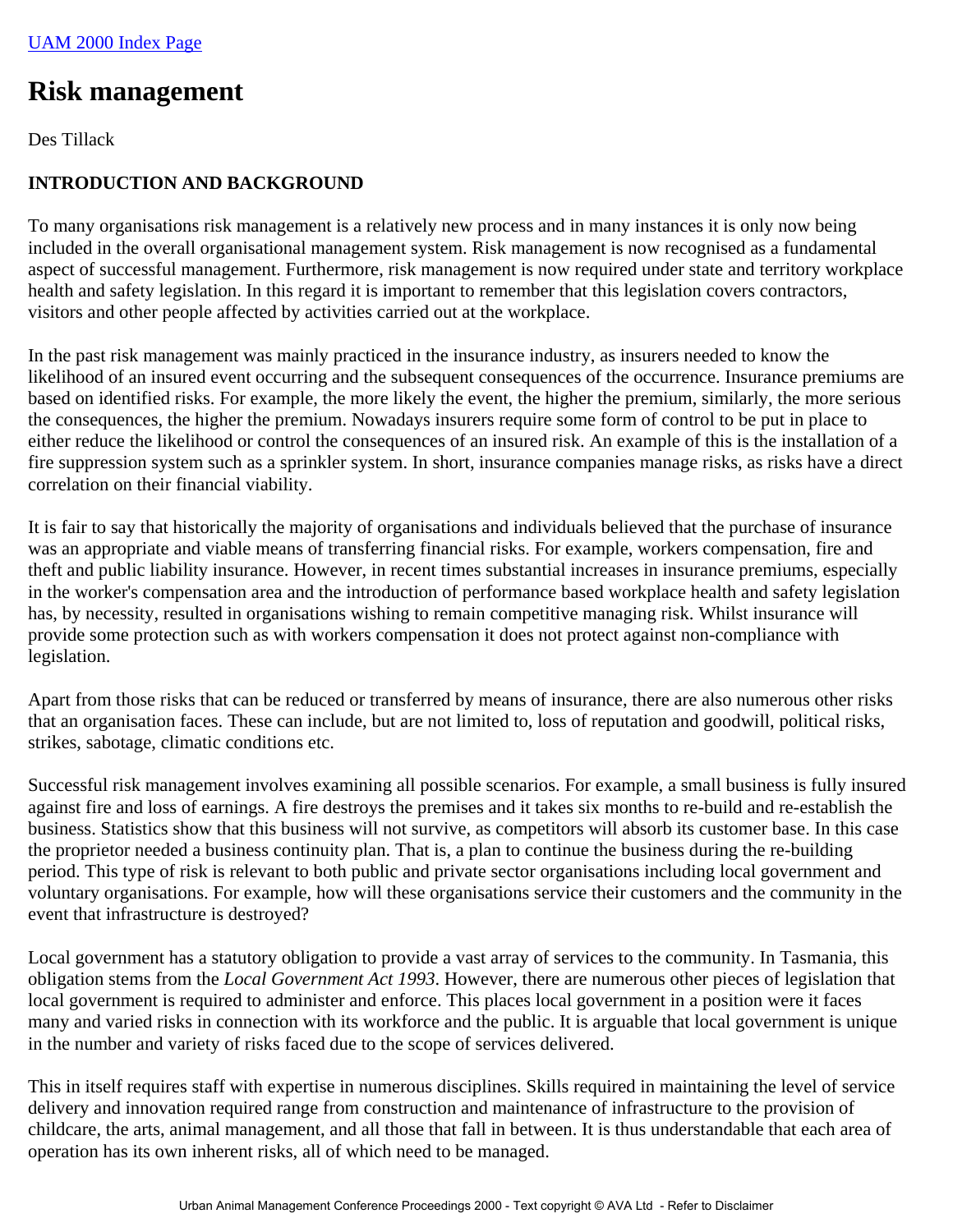#### **WHAT IS RISK MANAGEMENT?**

Risk management is a systematic method of identifying, analysing, communicating and controlling risks associated with an activity, function or process. The method is defined in the joint *Australian/New Zealand Standard 4360:1999 - Risk Management*. The risk management process outlined in the Standard is generic. It can be modified to suit the needs of individual organisations and can be applied at an organisational, departmental, program or activity level.

Whilst it is recommended that risk is managed at an organisational level it may help to firstly introduce the process at a lower level as a learning experience before expanding the process across the organisation.

As already stated, risk management forms a fundamental part of workplace, and public health and safety. The following is an overview of the risk management process. The process is applicable to all those with an interest in or operating in the animal management field.

#### **THE RISK MANAGEMENT PROCESS**

The risk management process consists of:

- defining the scope;
- identifying the risks;
- analysing the risks;
- evaluating the risks;
- controlling the risks;
- monitoring and reviewing the risk management process; and
- communication and consultation.

Successful risk management is based on consultation with all stakeholders. This is especially so in managing risks to health and safety in the workplace where consultation between management and employees is crucial in the development, implementation and ongoing effectiveness of the risk management process.

# **SCOPING THE RISK MANAGEMENT PROCESS**

The first step in the risk management process is to define the scope of the activity. The purpose of this step is to establish the parameters of the process including the criteria by which risks will be evaluated. Therefore, this step defines the strategic and organisational context in which the remainder of the risk management process operates. This includes:

- defining the external and internal stakeholders and their objectives; and
- defining the organisational context this is the context within which the risk management policy is to be implemented, including what each person's responsibilities are and what resources are required.

Establishing the risk management context includes:

- defining the scope of the specific activity whose risks the process is intended to manage;
- setting an overall time frame for completion of the process;
- identifying the resources required and distributing the responsibilities for conducting the remainder of the process;
- developing the risk evaluation criteria these may include legal, social or financial considerations; and
- planning the structure of the risk management process into logical elements.

The strategic approach to this is by means of a defined risk management policy, which must be a written document that clearly sets out the organisations risk management objectives and the means of achieving those objectives. It Urban Animal Management Conference Proceedings 2000 - Text copyright © AVA Ltd - Refer to Disclaimer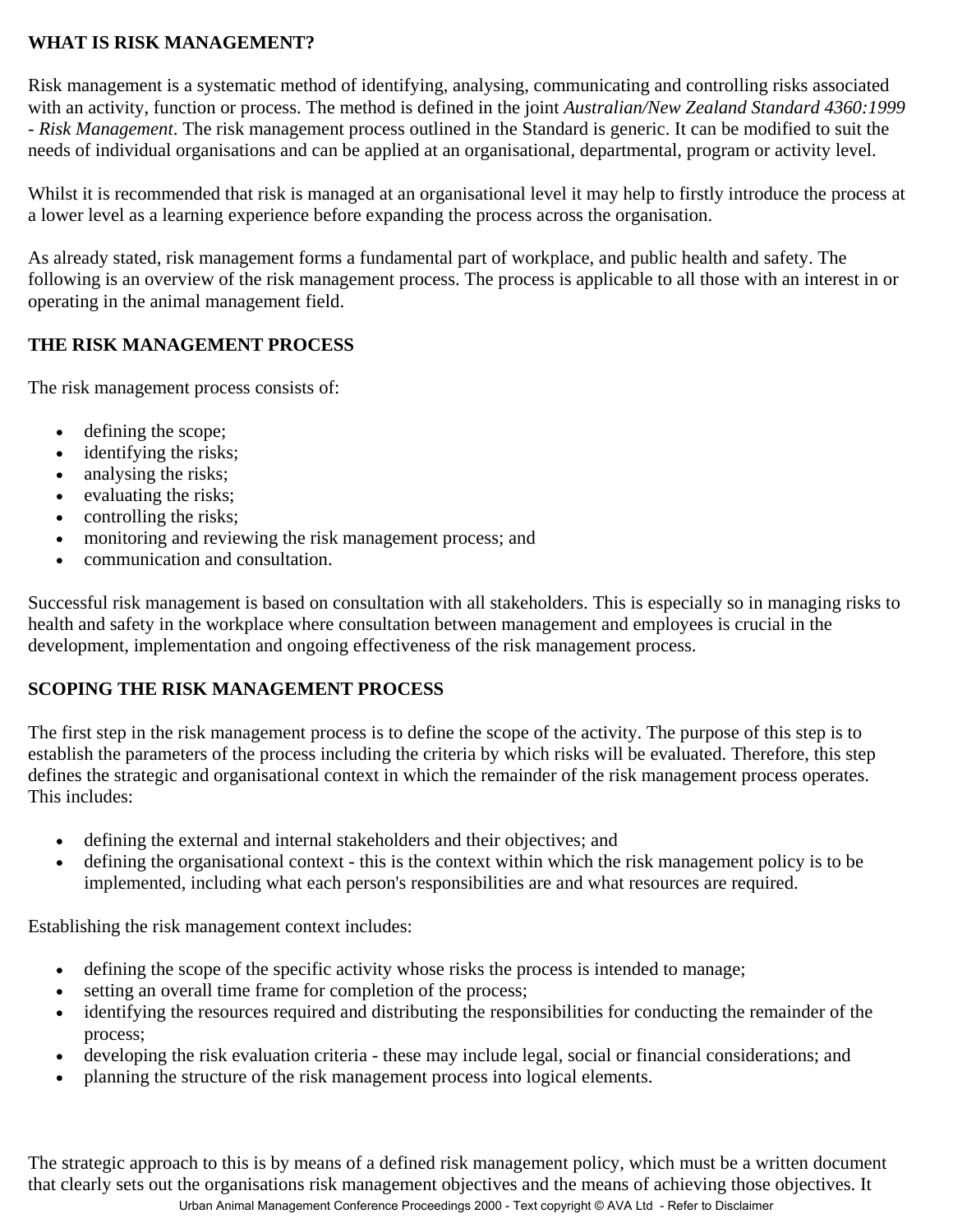should be prepared in consultation with staff at all levels and must have the commitment of management.

This step must reflect the organisation's values, and stipulate what level of risk it is prepared to accept or retain. For example, examination of an organisation's values, would in most cases, reveal that the loss of life is unacceptable. An organisation may well decide that the only risks it will retain are those that are fundamental to its core functions, that is, if the risk was not retained the organisation could not continue to do business. Some organisations will accept and retain risks in an effort to become or remain market leaders and increase profits.

#### **IDENTIFYING RISKS**

The whole risk management process relies on this step as any risk which has not been identified, cannot be controlled. Accordingly, this step must be comprehensive and by necessity must be carried out in consultation with the people operating in the particular area of activity.

To properly identify risks, an understanding of what risk is, is required. Risk is the probability of something happening (an event), which has an unwanted or adverse impact on an activity's objectives.

Risk relates to both the likelihood and the consequences of the adverse event. The greater the consequences, the greater the risk. Similarly, the more certain the event, the greater the risk.

Risk identification consists of the following:

- listing events and processes involved in an activity or function that is to be controlled;
- breaking down each activity or function into tasks and each task into steps;
- identifying all risks associated with or incidental to each step; and
- identifying the possible root causes of the risk.

For example, identifying workplace health and safety risks involves activities such as:

- checking accidents and incidents registers;
- consulting relevant industry standards and codes of practice;
- conducting safety audits and workplace inspections on a regular basis; and
- consulting with employees to find out where they think risks may exist.

All risks should be identified including those that are outside the control of the organisation.

#### **ANALYSING RISKS**

Having identified the risks involved in the activity, the next step is to assess these risks. The process should rank risks in order of priority so that resources may be allocated to deal with the most serious risks first.

Analysing risk is the process of identifying both the likelihood and consequences of an event happening. For example, quantifying the risk whilst taking into account any existing control measures.

The following tables provide examples of how consequences and likelihood can be determined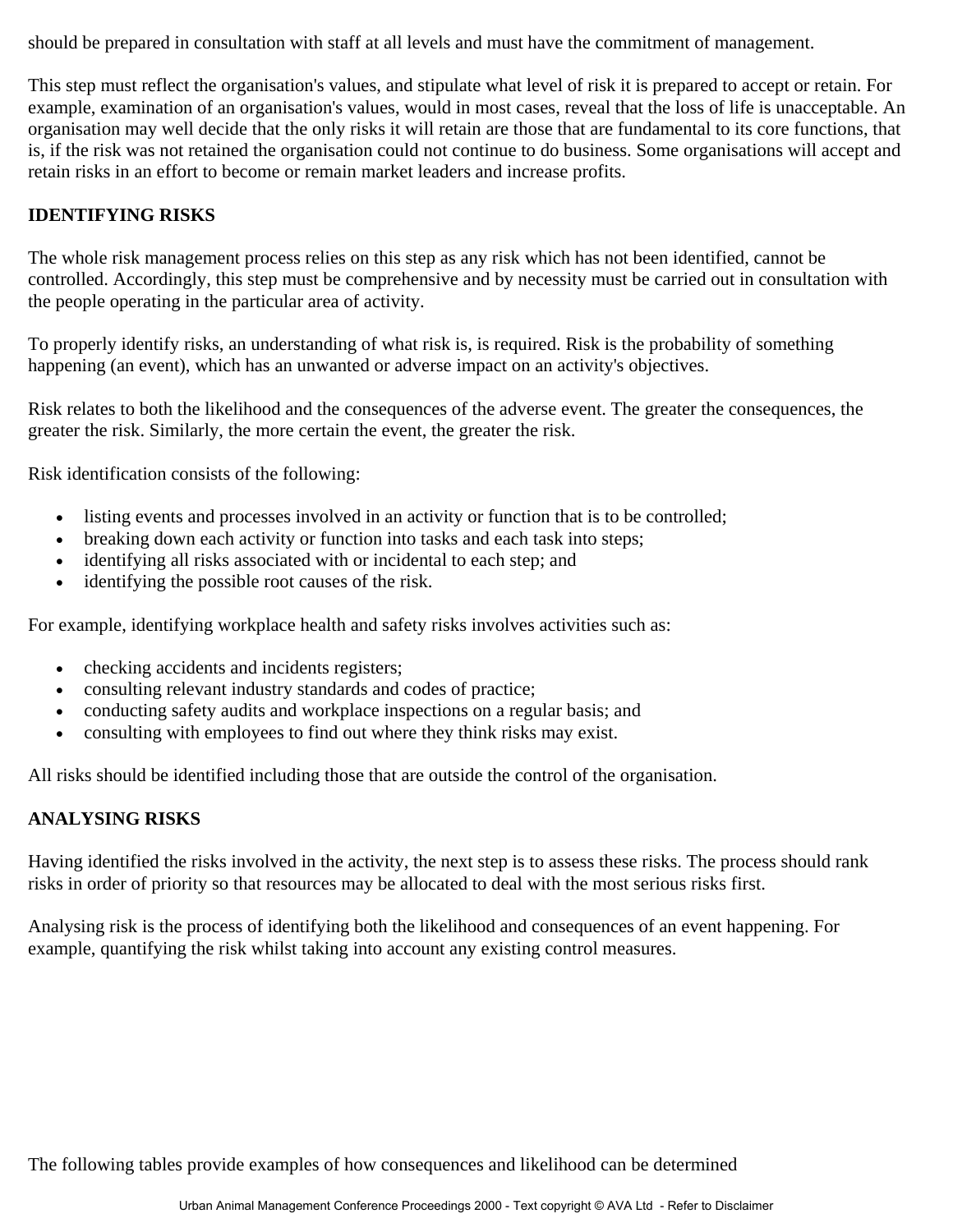| <b>Consequences</b> |                   |                                                                                                                          |  |  |  |
|---------------------|-------------------|--------------------------------------------------------------------------------------------------------------------------|--|--|--|
| Level               | <b>Descriptor</b> | <b>Description</b>                                                                                                       |  |  |  |
| 1                   | Insignificant     | No injuries, low financial loss                                                                                          |  |  |  |
| $\mathbf{2}$        | Minor             | First aid treatment, on-site release immediately contained, medium financial loss                                        |  |  |  |
| 3                   | Moderate          | Medical treatment required, on-site release contained with outside assistance, high financial loss                       |  |  |  |
| 4                   | Major             | Extensive injuries, loss of production capability, off site release with no detrimental effects,<br>major financial loss |  |  |  |
| 5                   | Catastrophic      | Death, toxic release off site with detrimental effect, huge financial loss                                               |  |  |  |

| Likelihood |                   |                                             |  |  |  |
|------------|-------------------|---------------------------------------------|--|--|--|
| Level      | <b>Descriptor</b> | <b>Description</b>                          |  |  |  |
| A          | Almost certain    | Is expected to occur in most circumstances  |  |  |  |
| B          | Likely            | Will probably occur in most circumstances   |  |  |  |
| C          | Possible          | Might occur at some time.                   |  |  |  |
| D          | Unlikely          | Could occur at some time                    |  |  |  |
| E          | Rare              | May occur only in exceptional circumstances |  |  |  |

These tables should be modified to suit the requirements of the organisation.

The aim of risk analysis is to rank risks in priority. However, all stakeholders must agree upon the system used to do this. An example of one method is shown in the matrix below.

|                    | <b>Consequences</b> |                    |           |                    |               |
|--------------------|---------------------|--------------------|-----------|--------------------|---------------|
| Likelihood         | Insignificant1      | Minor <sub>2</sub> | Moderate3 | Major <sub>4</sub> | Catastrophic5 |
| A (almost certain) | H                   | H                  | E         | E                  | E             |
| <b>B</b> (likely   | M                   | H                  | H         | E                  | E             |
| $C$ (moderate)     |                     | M                  | H         | E                  | E             |
| D (unlikely)       |                     | L                  | M         | H                  | E             |
| $E$ (rare)         |                     | L                  | M         | H                  | Н             |

#### **EVALUATING RISKS**

Risk evaluation involves the comparison of quantified levels of risk against agreed criteria as set down in the scope or context. This process should take into account ethical, legal and industry standards. Generally, risks can be placed in the following categories:

- low risk;
- moderate risk;
- high risk; and
- extreme risk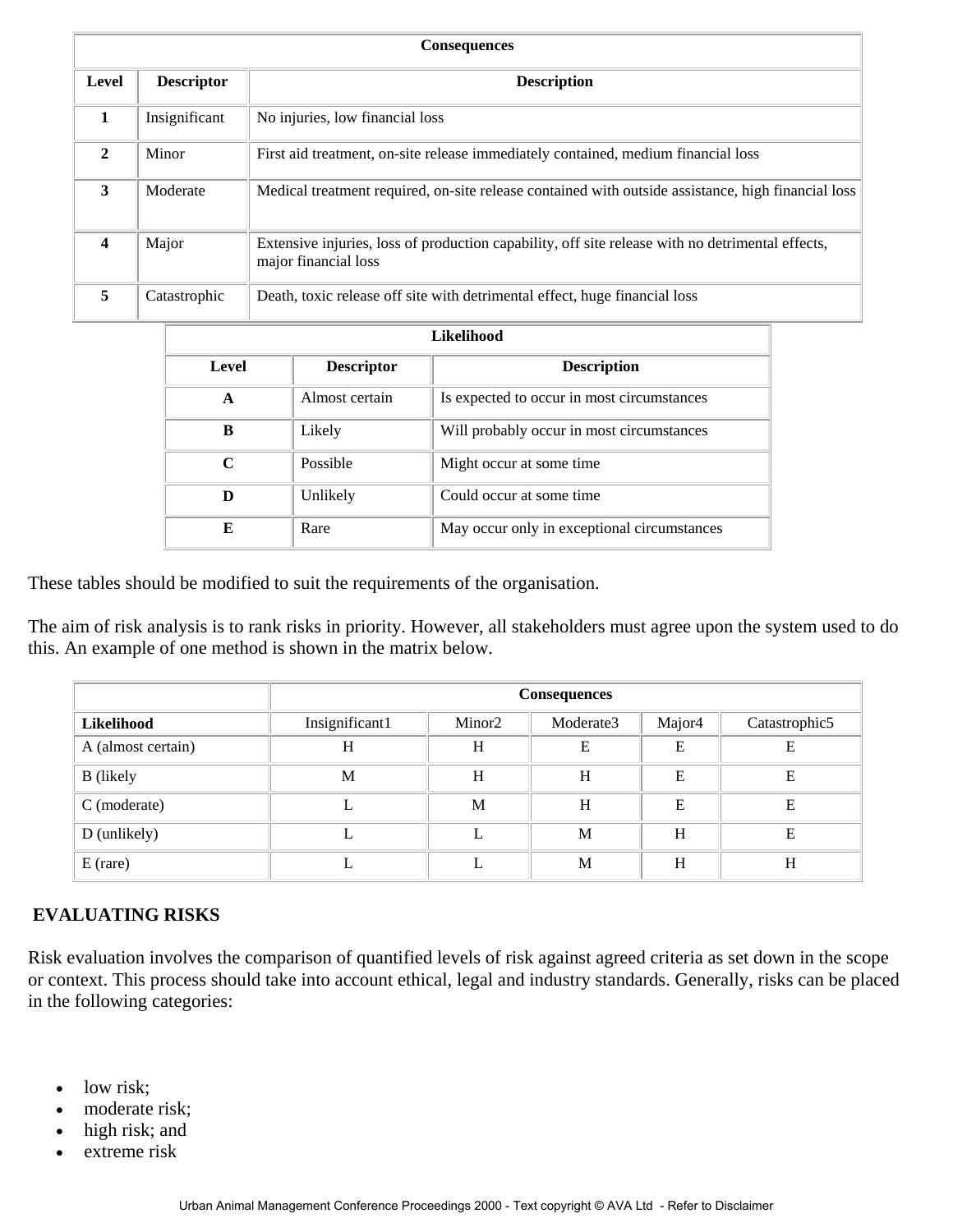#### **LOW RISKS**

Under normal circumstances, these risks may be considered acceptable. As such, no further action is necessary if existing control measures are working. These risks need only be managed through routine procedures.

#### **MODERATE RISKS**

Risks at this level are generally acceptable and can usually be managed by administrative means such as training, adoption of safe work practices etc. The cost of controlling risks at this level is relatively low and where existing controls are working minimal investment should be required.

#### **HIGH RISK**

This is an unacceptable level of risk. Risk control measures must be developed and implemented. Management attention is required. Short-term control measures will need to be implemented until long-term measures can be developed and applied. This level of risk will usually involve the allocation of resources.

#### **EXTREME RISK**

This is an unacceptable level of risk and immediate action is required. Senior management attention is required at this level. Control measures at this level may include designing out the source of the risk from the task or activity. Considerable financial resources may be required.

An evaluation of a workplace health and safety risk would take into account the ways in which people's health and safety might be affected and would consider factors such as the:

- nature of the operation or work carried out;
- substances used or generated;
- way work is organised;
- layout and condition of plant, equipment and the work environment;
- training and knowledge needed to work safely; and
- control measures currently in use.

#### **RISK CONTROL**

Risk control, or risk treatment, is the process of:

- identifying options for the control of risks;
- assessment of the efficiency and effectiveness of the identified control measures;
- preparation of risk control plans; and
- implementing control plans.

There are a number of options in treating risks. For example:

- avoid the risk by deciding not to proceed or continue with the activity that generates the risk;
- transfer the risk in full or part by use of contractors, partnerships, insurance etc; and
- retain the risk having reduced or transferred the risk there will often be residual risk that by necessity must
- be retained. Some risks may be retained by default ie if a risk is not identified it is naturally retained.

Risk control must be achieved using a predetermined hierarchy of controls. The primary aim of workplace health and safety risk control is to eliminate or reduce the risk to an acceptable level. The risk control measure selected must be the highest possible option in the hierarchy. For example, Tasmanian workplace health and safety laws set out the following hierarchy of controls that must be applied: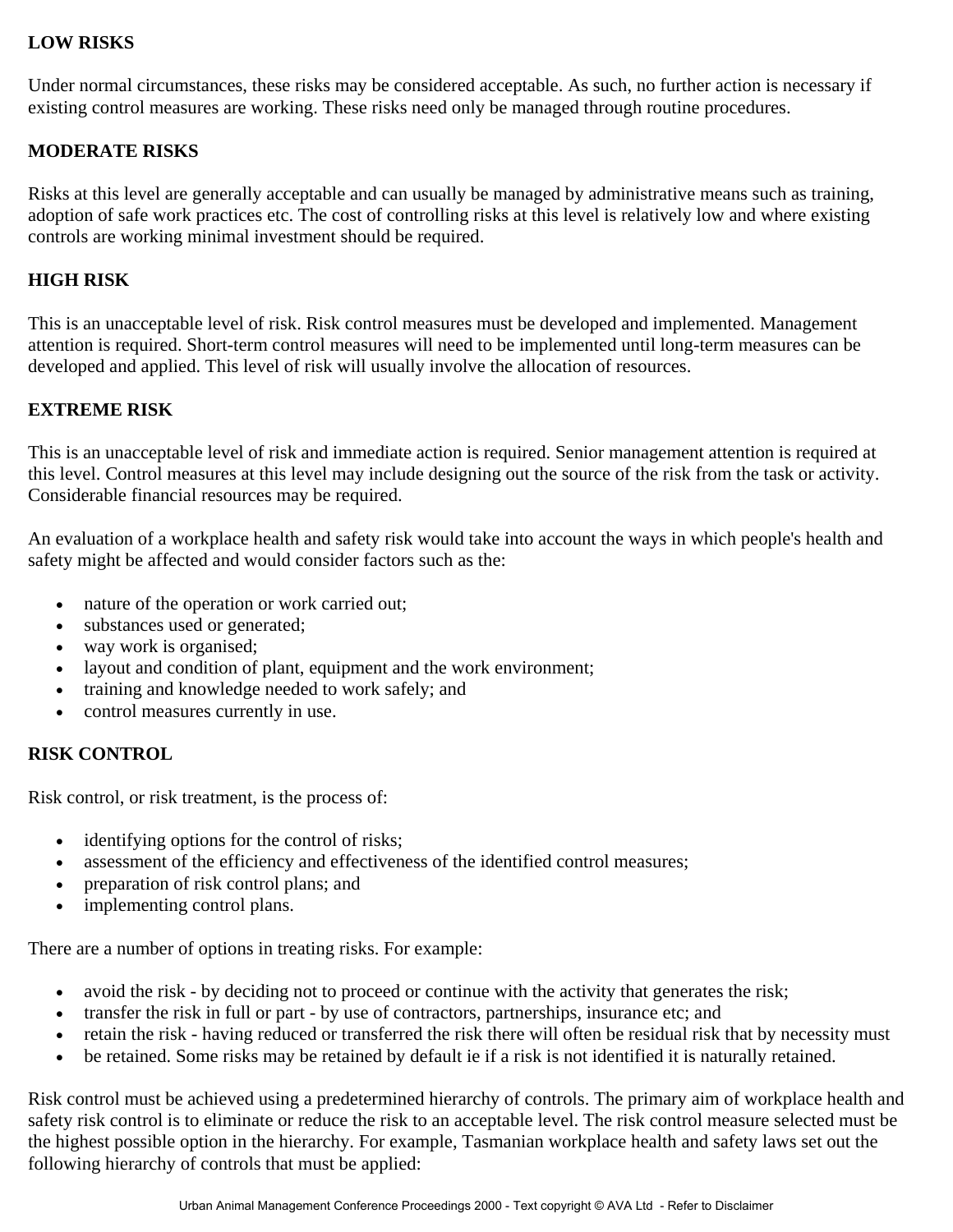- 1. elimination;
- 2. substitution;
- 3. isolation;
- 4. engineering controls;
- 5. administrative controls; and
- 6. personal protective equipment

In many cases, especially in workplace health and safety, it will be necessary to use more than one control method. Controls such as personal protective equipment should only be used as a last resort, or as a support to other control measures. A hierarchy of control measures will need to be developed to suit the nature of the identified risk.

### **IDENTIFYING RISK CONTROL OPTIONS**

As the level of risk is related to both likelihood and consequences, risks may be controlled by either lowering the likelihood of the event, or by reducing its consequences. This may be achieved by:

- eliminating or treating the source of the adverse effect;
- minimising the consequences; and
- transferring the cost of the consequences.

#### **ASSESSING RISK CONTROL OPTIONS**

A cost benefit analysis should be carried out on all the control options identified. When selecting a control option, consideration needs to be given to the evaluation criteria set out at the first stage of the process.

#### **PREPARING RISK CONTROL PLANS**

Detailed plans for the implementation of the selected control measures must be developed and should include:

- time-frames for the implementation of the control plan;
- resources required;
- responsibilities and accountabilities;
- performance measures for evaluation purposes; and
- auditing to verify the implementation process.

# **IMPLEMENTING THE RISK CONTROL PLAN**

The success of the implementation of the risk control plan rests with setting clear responsibilities and an efficient system of regular monitoring and reviews to ensure the desired outcomes are achieved.

#### **REVIEWING THE RISK MANAGEMENT PROCESS**

The risk management process is never ending and so risks and existing control measures must be continuously monitored to identify any relevant changes and to ensure that the effectiveness of the system is maintained. Changes of an internal or external nature can affect the likelihood and/or consequences of a risk. As such, the risk management process must be regularly reviewed and constantly updated.

Monitoring and review should occur continuously throughout the process. However, this step together with communication and consultation are often either forgotten or ignored in the process, therefore special effort needs to be made to ensure these steps are carried out as they are vital to the whole process.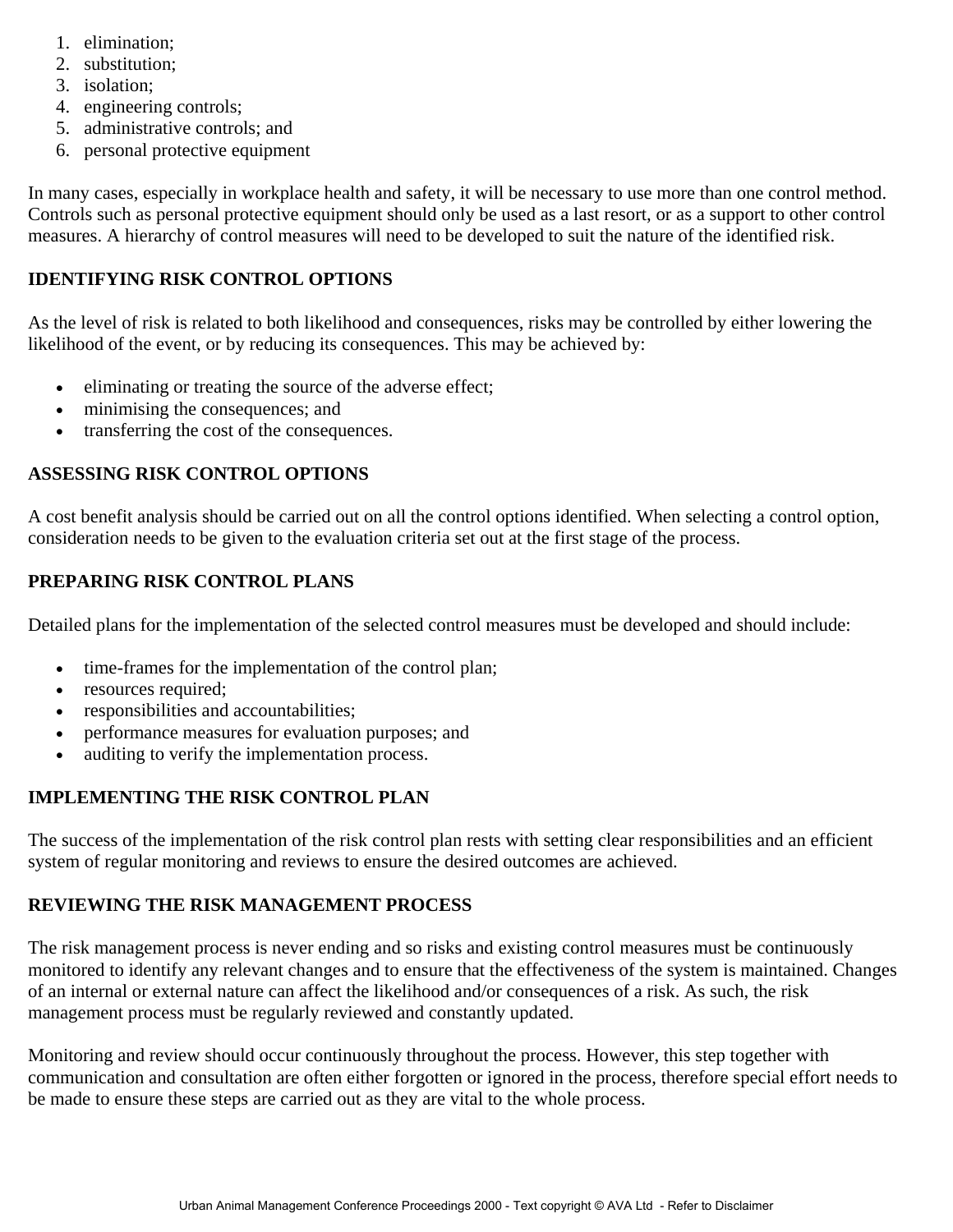The monitoring and review process involves:

- systematically checking existing risk control measures to assess their effectiveness;
- collecting data on any new hazards which have arisen; and
- formulating new control measures

# **COMMUNICATION AND CONSULTATION**

Communication and consultation should occur throughout the entire process and must include both internal and external stakeholders. Perception of risk is an important area in this step as it relates to the understanding of stakeholders of why decisions are made and subsequent actions taken. Perception of risk varies widely between individuals and organisations, therefore the perceived risks and benefits must be agreed upon.

# **DOCUMENTATION**

Each stage of the process should be documented and include:

- policy document
- compliance statement
- a risk register
- risk treatment schedule and action plan
- monitoring and audit documents

Risk management objectives, sources of information, assumptions and decisions should be documented.

# **RISK MANAGEMENT AND WORKPLACE HEALTH AND SAFETY**

The flow on effect of workplace accidents to society is well documented. Workplace accidents can and often do result in fatalities or serious injuries. Nationally we kill and maim more people at work each year than we do on the roads. This together with the financial impact of even minor accidents places a financial burden on organisations. The financial impact of workplace accidents include:

- workers compensation;
- lost productivity;
- damage to plant and equipment;
- damage to product;
- accident investigation costs;
- loss of business through bad publicity; and
- legal costs and court fines.

The impact of workplace accidents on employees must also be considered as this can often lead to a loss of trust and loyalty. As already stated, risk management is now enshrined in workplace health and safety legislation so there is no reason why it should not be expanded to other areas of an organisation's operations.

# **PRACTICAL APPLICATION WITHIN THE ANIMAL MANAGEMENT FIELD**

The following risks should be considered by any organisation operating in the animal management field whether or not they are involved in welfare, service provision or enforcement. The list is not necessarily definitive.

- employment practices industrial, discrimination and harassment;
- business continuity;
- compliance with legislation;
- theft and fraud;
- reputation and goodwill;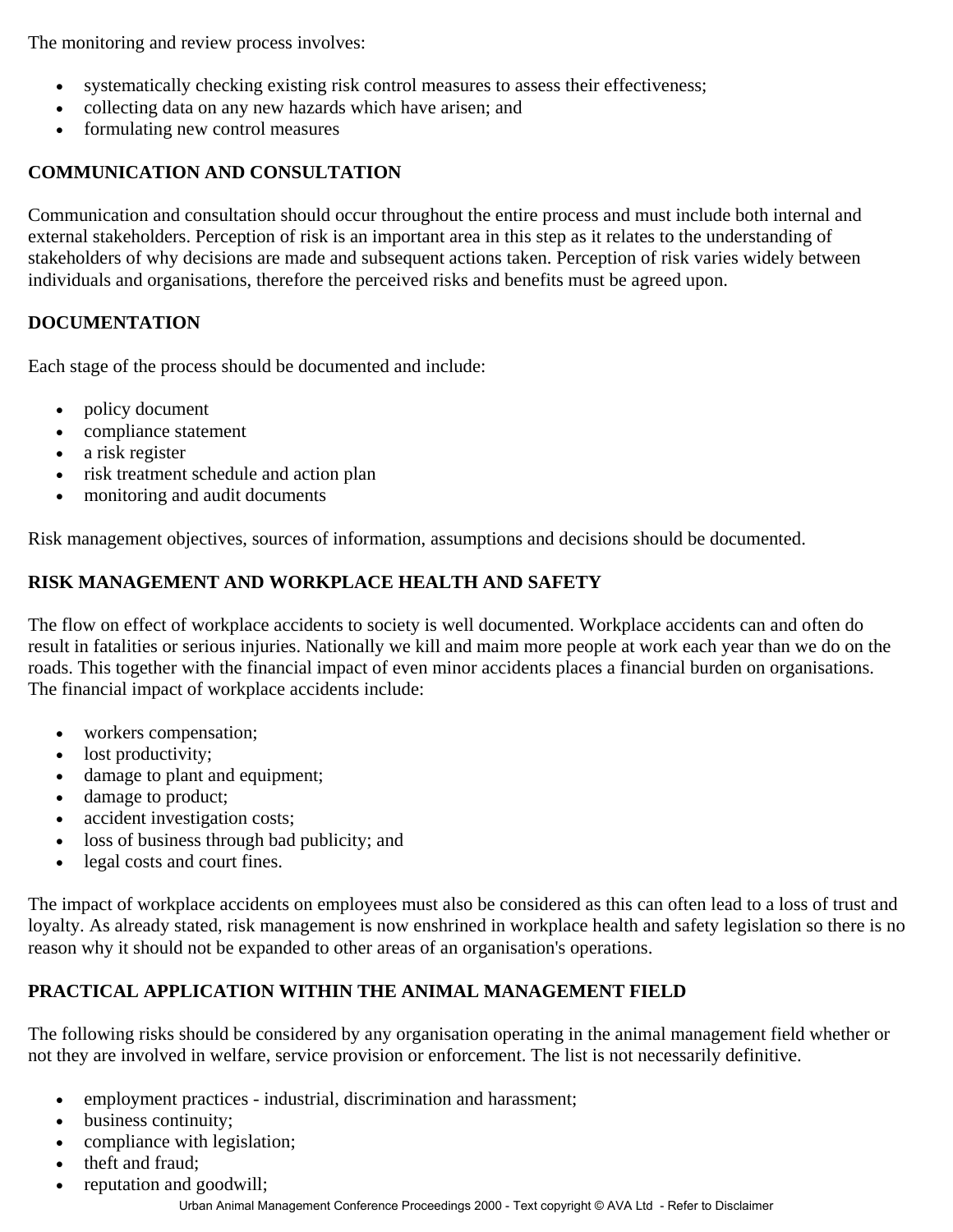- emergency management or disaster planning;
- customer service:
- occupational health and safety;
- security;
- public liability;
- disease both animal and human;
- professional advice and treatment;
- environmental noise, contamination, pollution; and
- organisational change

The various pieces of State and Territory legislation have been proclaimed to manage risks associated with the keeping of animals. In regard to dogs these risks are generally seen as a risk of:

- death and injury to people, domestic animals, wildlife and farm animals due to marauding and uncontrolled dogs; and
- disruption to the peace and harmony of the community due to barking, straying, fouling and other nuisances associated with dogs.

The Tasmanian Dog Control Act 1987 contains a number of mandatory treatment strategies to assist local authorities to manage these risks. The majority of these measures are punitive ie. the imposition of fines and sanctions. Whilst these measures assist in some instances they also create new risks for local authorities in areas such as natural justice, integration with superior legislation and the public's perception of these laws being either inadequate, or on the other hand, over zealous. Legislation also provided a number of measures that supposedly support and assist local authorities to fund and enforce the legislative provisions, these being registration as proof of ownership for legal proceedings, and fees to fund the dog control program. In reality registration fees rarely cover the cost of the service, this creates a new risk for the Council. Legislation also requires local government to impound stray animals and this requires the establishment of pounding facilities.

All of the aforementioned generates numerous risks associated with the statutory requirement to enforce the law. The following table highlights some of these, and associated risks, and suggests some control measures that can be applied. In many instances they will already be in place, however, it is important that they be formalised and documented.

| <b>Risk</b>                                                                            | <b>Control Measures</b>                                                                                                                                                            |  |  |
|----------------------------------------------------------------------------------------|------------------------------------------------------------------------------------------------------------------------------------------------------------------------------------|--|--|
| Failure to meet statutory obligation to enforce laws                                   | Provide adequate human and financial resources. Develop<br>and communicate detailed policies and procedures stating<br>how the law is to be interpreted, administered and enforced |  |  |
| There is a risk that owners do not know or understand the<br>law                       | Develop education and information strategies including:                                                                                                                            |  |  |
| <b>Brochures</b>                                                                       | <b>Posters</b>                                                                                                                                                                     |  |  |
| Visits to schools, neighbourhood watch, Senior citizens and<br>other interested groups | Distribute information through veterinary practices, animal<br>welfare groups, web sites, mail outs etc.                                                                           |  |  |
| There is a risk that some owners will deliberately and<br>continuously breach the law  | Within the law negotiate agreed outcomes                                                                                                                                           |  |  |
| Issue infringement notices                                                             | Prosecute                                                                                                                                                                          |  |  |
| Seizure                                                                                | There is a risk of financial loss from owners failing to pay<br>registration fees                                                                                                  |  |  |
| Advertise fees in local media                                                          | Promote benefits of registration                                                                                                                                                   |  |  |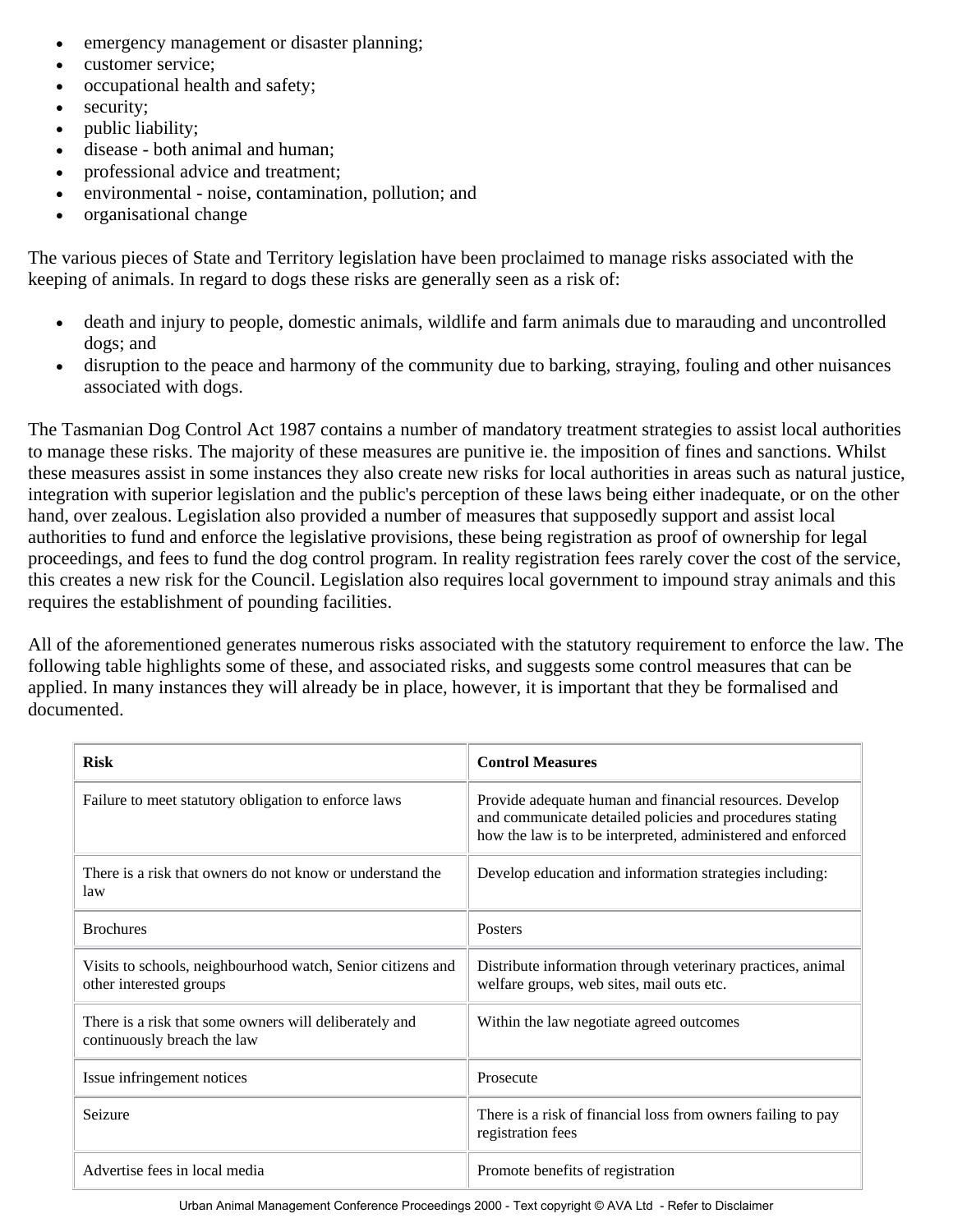| Send renewal notices                                                                                          | Provide incentives for early registration.                                                                                                                             |  |  |
|---------------------------------------------------------------------------------------------------------------|------------------------------------------------------------------------------------------------------------------------------------------------------------------------|--|--|
| Conduct registration drives                                                                                   | Follow up with legal action as required                                                                                                                                |  |  |
| There is a risk to the health and safety of AMOs                                                              | Develop and implement appropriate OH&S strategies                                                                                                                      |  |  |
| Provide appropriate equipment                                                                                 | Risk assess tasks and functions etc                                                                                                                                    |  |  |
| Training                                                                                                      | Supervision                                                                                                                                                            |  |  |
| There is a risk to the organistion from inadequate actions or<br>behaviour from AMOs                          | Develop appropriate recruitment, selection, performance,<br>counselling and disciplinary procedures                                                                    |  |  |
| There is a risk of poor customer service                                                                      | Training and education                                                                                                                                                 |  |  |
| There is a risk of outbreak of disease in pound                                                               | Implement appropriate hygiene standards                                                                                                                                |  |  |
| Isolate sick animals                                                                                          | Provide veterinary care                                                                                                                                                |  |  |
| There is a risk that legal proceeding will be lost due to<br>inappropriate processes or inadmissible evidence | Train and educate AMOs in legal requirements                                                                                                                           |  |  |
| Allow contact with legal advisers                                                                             | There is a risk that skilled and experienced AMOs will<br>leave the organisation                                                                                       |  |  |
| Provide appropriate monetary rewards                                                                          | Provide positive feedback and praise                                                                                                                                   |  |  |
| Provide career paths                                                                                          | Provide access to professional development such as training<br>and education, attendance at relevant conferences,<br>opportunities to network with other professionals |  |  |
| Support membership of professional associations                                                               | There is a political risk to Alderman through loss of<br>reputation and the public's perception of poor decision<br>making                                             |  |  |
| Keep Aldermen informed of legislative requirements,<br>change etc                                             | Educate Aldermen in accepted animal management best<br>practice techniques and practices                                                                               |  |  |

The risks and control measures mentioned are by no means exhaustive but are an indication of the variety of risks faced. It is also readily evident that many of these risks are relevant to other operators within animal management. Veterinary practices and animal welfare organisations face the risk of loss of business if they do not actively manage the numerous risks associated with their business.

It is important to note that the risk management process can enhance legal, negotiation and mediation processes as a logical and documented sequence can be demonstrated in the way decisions were made and why action was taken. The process can be simplified for the use of Animal Management Officers in the field.

Some may see risk management as a negative process, however, in reality the opposite is true and in a business sense it can and should be applied in assessing changes or opportunities to provide an edge over competitors.

In summary, if we fail to identify and manage the various risks we face, we will at some stage suffer:

- a loss of business and profits;
- a loss of reputation;
- adverse publicity;
- complaints;
- increased costs; and
- legal action.